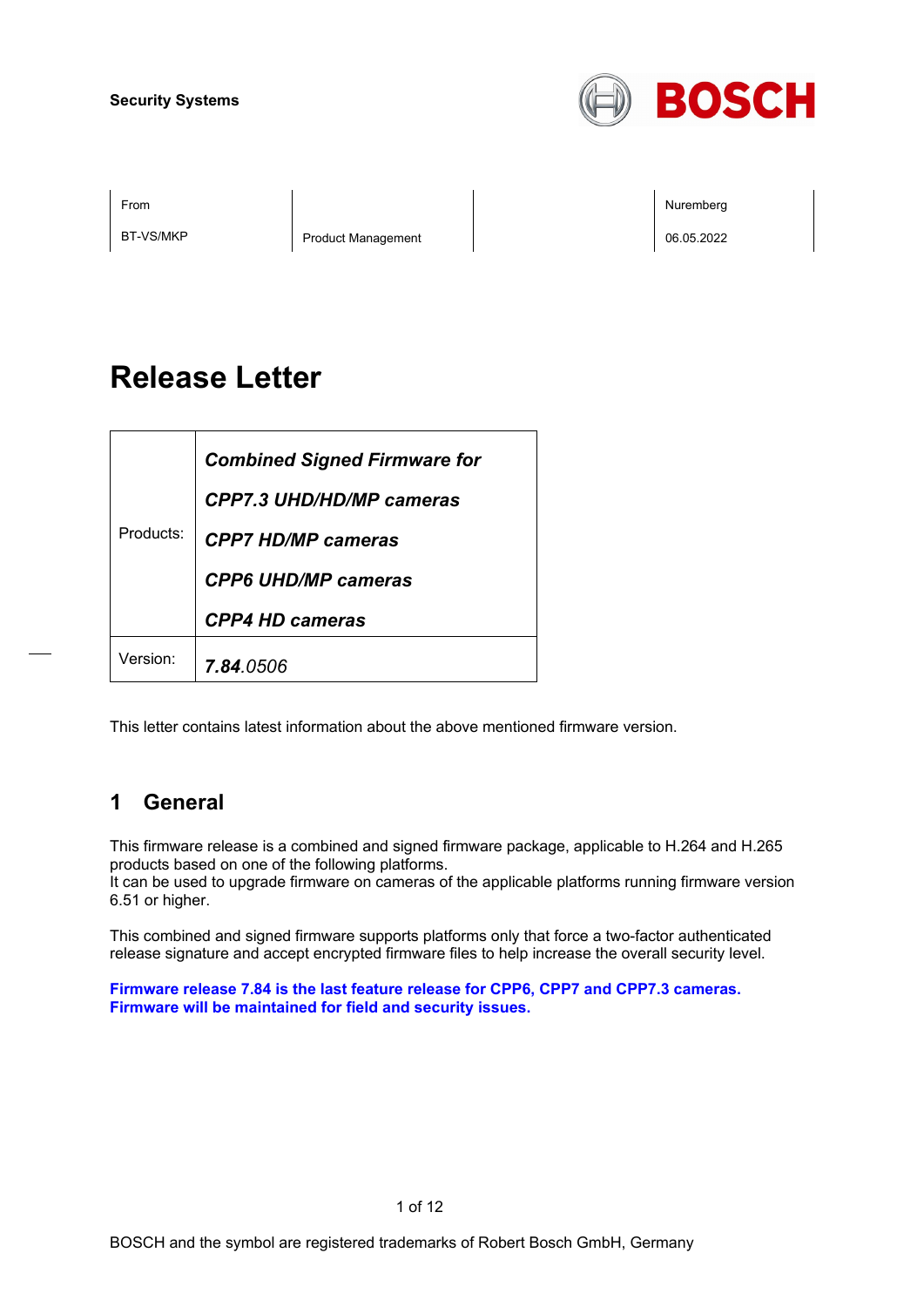

BT-VS/MKP Product Management Product Management 206.05.2022

From the second contract of the second contract of the second contract of the second contract of the second contract of the second contract of the second contract of the second contract of the second contract of the second

This firmware supports:

- CPP7.3 HD and UHD cameras
	- o upgrade from FW 6.51 or newer to latest FW 7.84
- CPP7 HD cameras
	- o upgrade from FW 6.51 or newer to latest FW 7.84
- CPP6 HD and UHD cameras
	- o upgrade from FW 6.51 or newer to latest FW 7.84
- CPP4 HD and MP cameras o upgrade from FW 6.51 or newer to latest FW 7.10

The combined firmware package includes the following build versions:

- CPP7.3 FW 7.84.0023
- CPP7 H.264 7.84.0023
- CPP6E H.264 7.84.0023
- CPP6 H.264 7.84.0023
- CPP4 H.264 7.10.0096

For detailed description please refer to the separate release letters.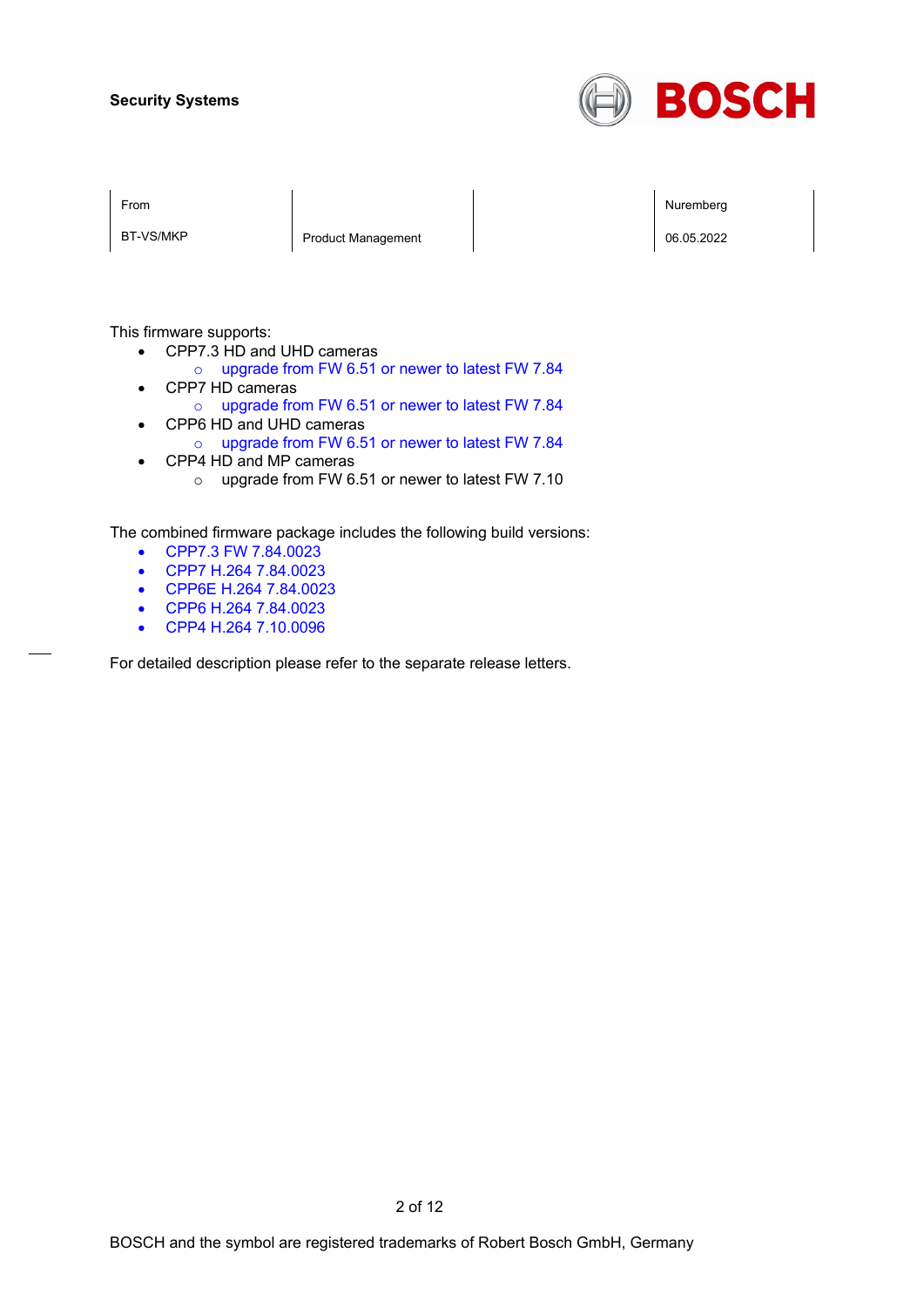

BT-VS/MKP Product Management Product Management Product Nanagement Product Nanagement Product Nanagement Product N

From the second contract of the second contract of the second contract of the second contract of the second contract of the second contract of the second contract of the second contract of the second contract of the second

# **2 Important notes**

### *2.1 End of Feature for CPP6, CPP7 and CPP7.3 – Maintenance mode started*

With release of FW 7.84, feature implementation for the platforms CPP6, CPP7 and CPP7.3 ends, and the firmware development will switch over into maintenance mode. The firmware branch 7.8 for these platforms is now treated as a **long-term supported firmware (LTSFW)**, with its code base frozen to allow bug fixing and applying security fixes where necessary.

### *2.2 End of Feature for CPP4 – Maintenance mode started*

With release of FW 7.10, feature implementation for the CPP4 platform ends, and the firmware development will switch over into maintenance mode. The firmware branch for CPP4 is now treated as a **long-term supported firmware (LTSFW)**, with its code base frozen to allow bug fixing and applying security fixes where necessary.

### *2.3 Two-factor authenticated firmware signature*

The security of the signature of the firmware file has been strengthened by using a two-factor authentication process for signing the final firmware file. This new process has been prepared for with firmware 6.50 and comes into effect with succeeding versions, from firmware 6.51 onwards.

The new signature protects from non-released versions being installed in production systems. As a result, pre-release (beta) versions, required sometimes in projects, need to have a special license installed prior to the firmware update. Requests for pre-release versions need to be handled via tech support tickets in order to allow tracking and require a concession signed by the customer.

Note:

This combined firmware file is not applicable to devices running firmware older than FW 6.51 due to the two-factor authenticated release signature and firmware file encryption. For such devices apply the unsigned combined firmware file or the platform-specific firmware up to

firmware 6.51 before using this combined and signed firmware.

### *2.4 Firmware file encryption*

This combined and signed firmware includes signed and encrypted firmware files only. Thus, only platforms that support firmware file decryption are applicable to this combined and signed firmware.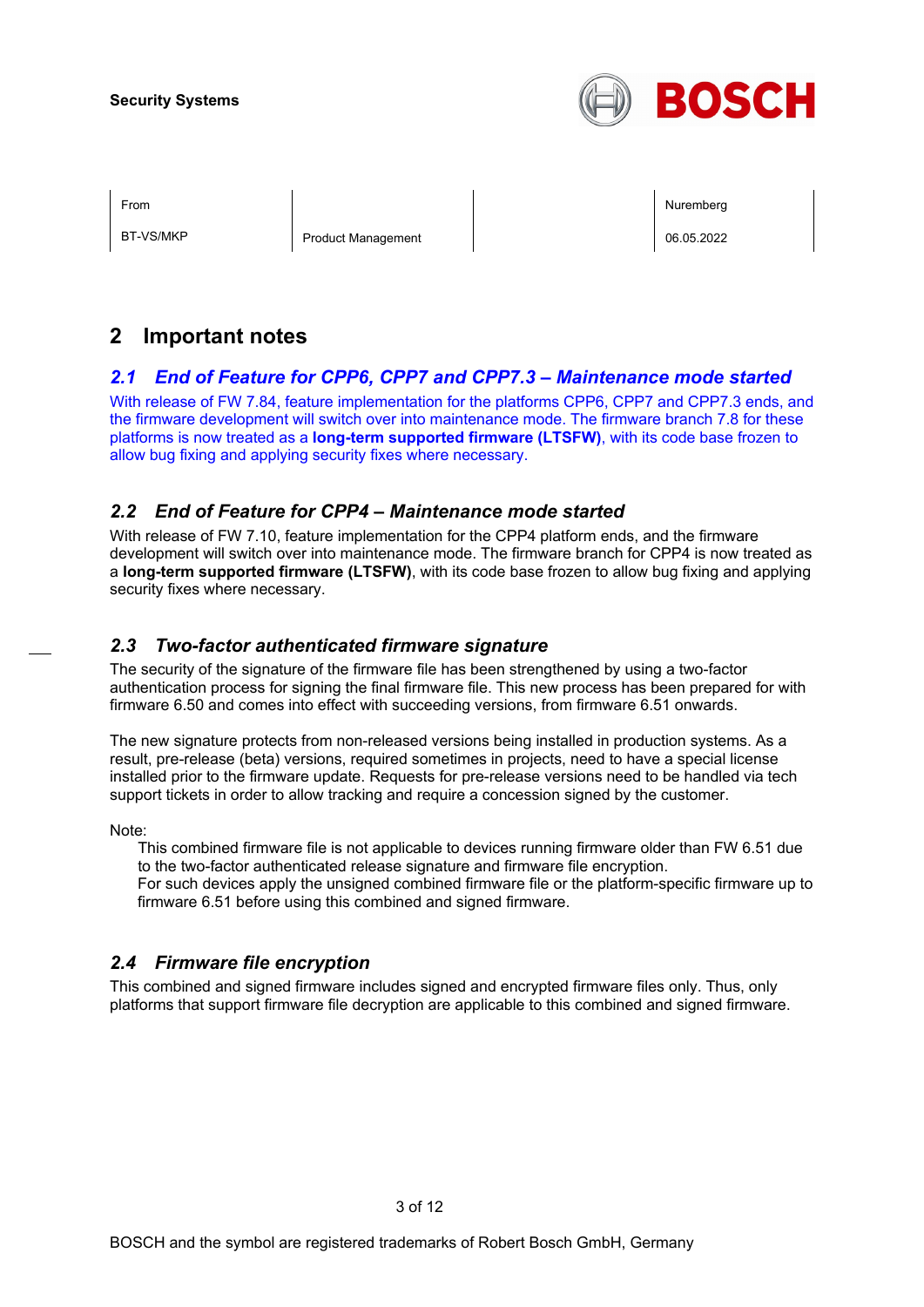

BT-VS/MKP Product Management Product Management Product Nanagement Product Nanagement Product Nanagement Product N

From the second contract of the second contract of the second contract of the second contract of the second contract of the second contract of the second contract of the second contract of the second contract of the second

### *2.5 Secure Element ("TPM")*

All devices incorporate a secure microcontroller, which we call our Secure Element.

"A Secure Element is a tamper-resistant platform capable of securely hosting applications and their confidential and cryptographic data (for example cryptographic keys) in accordance with the rules and security requirements set by well-identified trusted authorities."<sup>[1](#page-3-0)</sup> In this specific case the requirements are defined in the Trusted Platform Module library specification defined by the Trusted Computing Group (TCG). As the Secure Element supports the main functionalities specified by TCG, the ones needed for an IoT device, it is often referred to as a "TPM".

Due to security reasons, the firmware or functionality of the secure crypto-microcontroller cannot be altered in the field.

Thus, not all new security features become available on devices with older secure cryptomicrocontroller hardware or firmware revisions.

### *2.6 Open Source Software*

Bosch Security Systems is advocate of integrating open source software into its products. The use of open source software is noted in the *Service* menu on the *System Overview* page of every camera's web interface. For general information regarding open source software in Bosch Security Systems, please visit<http://www.boschsecurity.com/oss> .

<span id="page-3-0"></span><sup>1</sup> [https://globalplatform.org/wp-content/uploads/2018/05/Introduction-to-Secure-Element-15May2018.pdf,](https://globalplatform.org/wp-content/uploads/2018/05/Introduction-to-Secure-Element-15May2018.pdf) page 1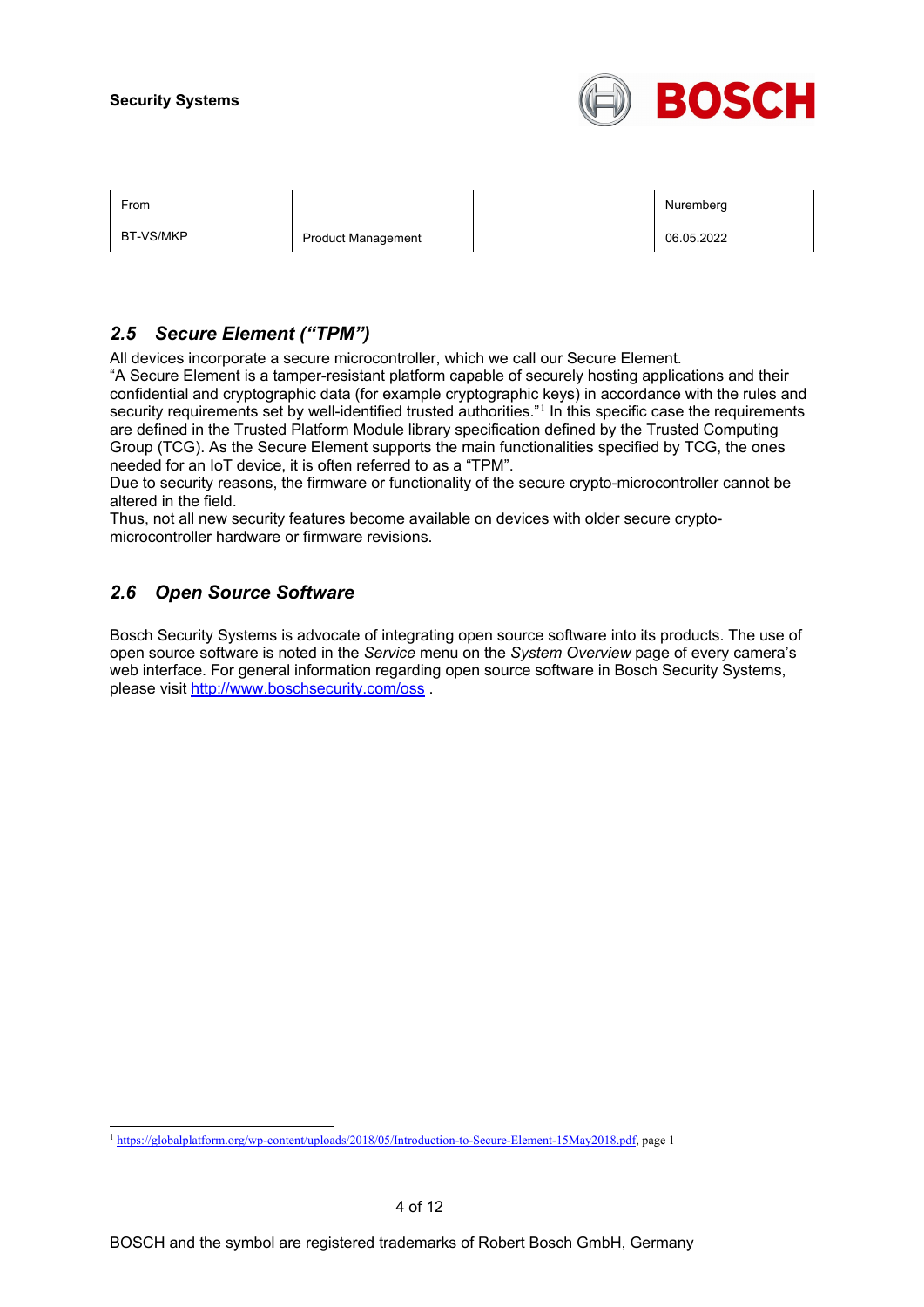

BT-VS/MKP Product Management Product Management 206.05.2022

# **3 Applicable products**

#### **CPP7.3**

- AUTODOME IP 4000i
- AUTODOME IP 5000i
- AUTODOME IP starlight 5000i (IR)
- AUTODOME IP starlight 5100i (IR)
- AUTODOME IP starlight 7000i
- DINION IP 3000i
- DINION IP bullet 4000i
- DINION IP bullet 5000
- DINION IP bullet 5000i
- DINION IP bullet 6000i
- FLEXIDOME IP 3000i
- FLEXIDOME IP 4000i
- FLEXIDOME IP 5000i
- FLEXIDOME IP indoor 8000i (– X series)
- FLEXIDOME IP starlight 5000i (IR)
- FLEXIDOME IP starlight 8000i
- FLEXIDOME IP starlight 8000i (– X series)
- MIC IP starlight 7000i
- MIC IP starlight 7100i
- MIC IP ultra 7100i
- MIC IP fusion 9000i

#### **CPP7**

- DINION IP starlight 6000
- DINION IP starlight 7000
- DINION IP thermal 8000
- FLEXIDOME IP starlight 6000
- FLEXIDOME IP starlight 7000
- DINION IP thermal 9000 RM

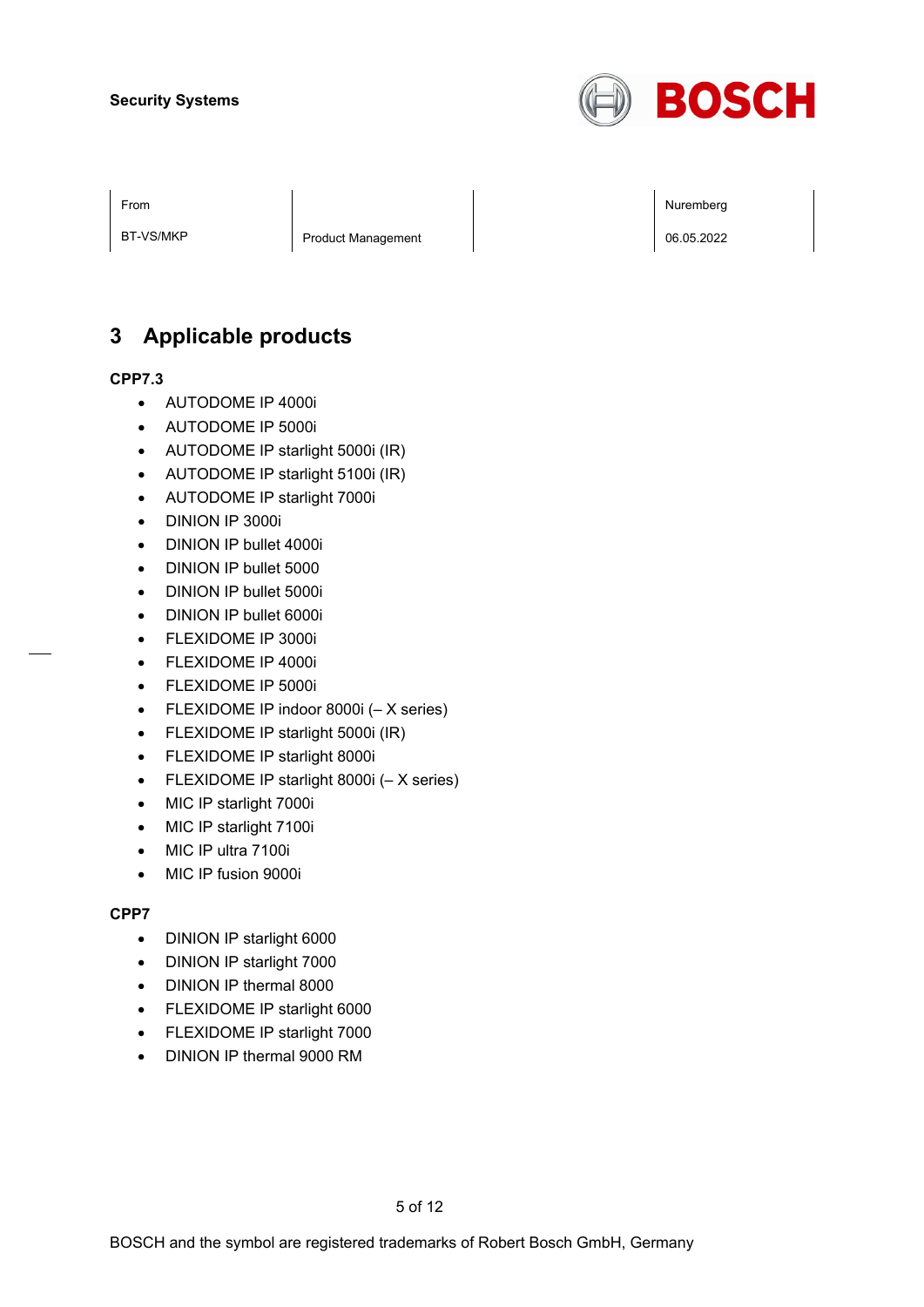

BT-VS/MKP Product Management Product Management 206.05.2022

From the second contract of the second contract of the second contract of the second contract of the second contract of the second contract of the second contract of the second contract of the second contract of the second

#### **CPP6**

- DINION IP starlight 8000 12MP
- DINION IP ultra 8000 12MP
- DINION IP ultra 8000 12MP with C/CS mount telephoto lens
- FLEXIDOME IP panoramic 6000 12MP 180
- FLEXIDOME IP panoramic 6000 12MP 360
- FLEXIDOME IP panoramic 6000 12MP 180 IVA
- FLEXIDOME IP panoramic 6000 12MP 360 IVA
- FLEXIDOME IP panoramic 7000 12MP 180
- FLEXIDOME IP panoramic 7000 12MP 360
- FLEXIDOME IP panoramic 7000 12MP 180 IVA
- FLEXIDOME IP panoramic 7000 12MP 360 IVA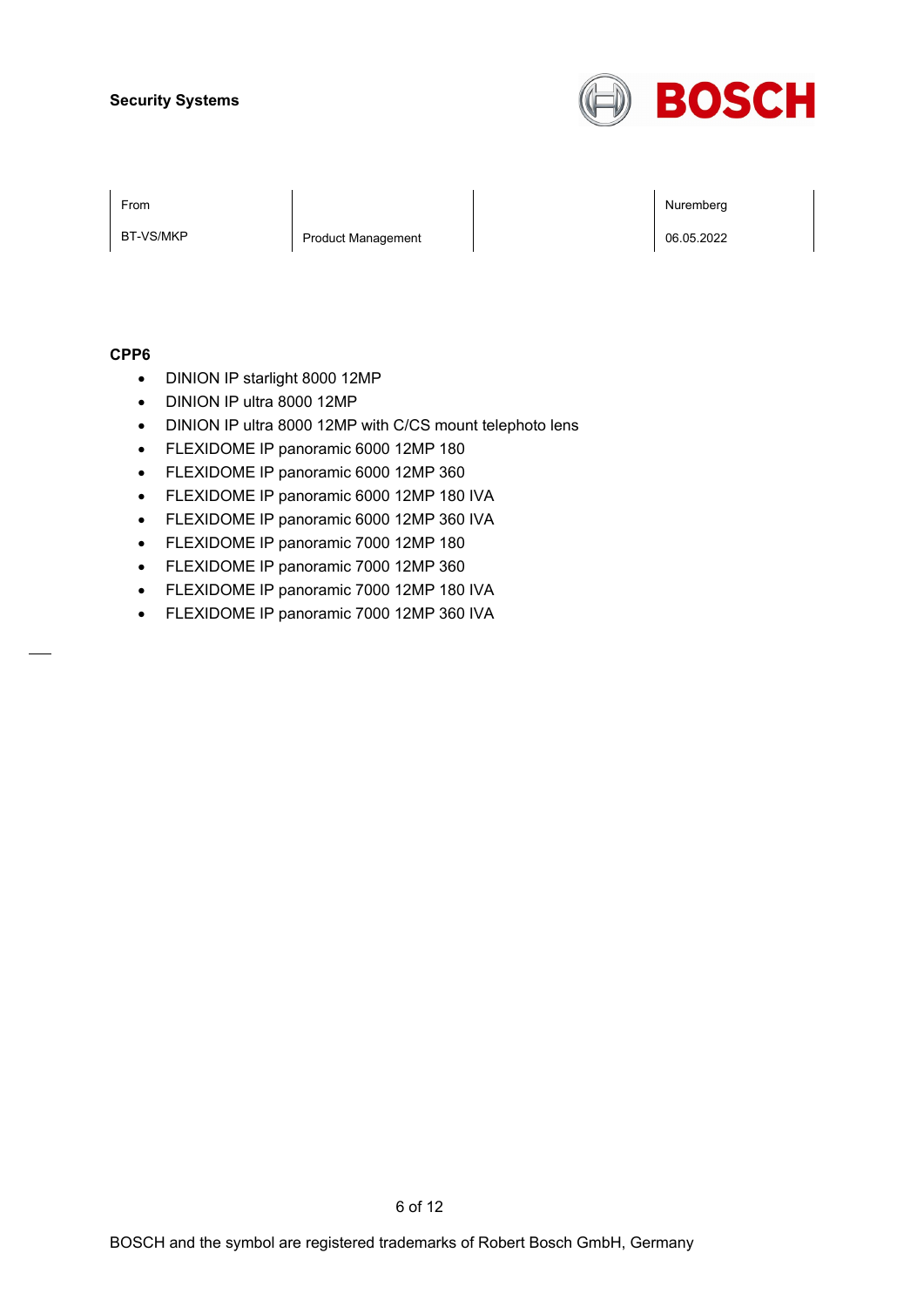

BT-VS/MKP Product Management 2008.05.2022

From the second contract of the second contract of the second contract of the second contract of the second contract of the second contract of the second contract of the second contract of the second contract of the second

#### **CPP4**

- AUTODOME IP 4000 HD
- AUTODOME IP 5000 HD
- AUTODOME IP 5000 IR
- AUTODOME 7000 series
- DINION HD 1080p
- DINION HD 1080p HDR
- DINION HD 720p
- DINION imager 9000 HD
- DINION IP bullet 4000
- DINION IP bullet 5000
- DINION IP 4000 HD
- DINION IP 5000 HD
- DINION IP 5000 MP
- DINION IP starlight 7000 HD
- FLEXIDOME corner 9000 MP
- FLEXIDOME HD 1080p
- FLEXIDOME HD 1080p HDR
- FLEXIDOME HD 720p
- Vandal-proof FLEXIDOME HD 1080p
- Vandal-proof FLEXIDOME HD 1080p HDR
- Vandal-proof FLEXIDOME HD 720p
- FLEXIDOME IP micro 2000 HD
- FLEXIDOME IP micro 2000 IP
- FLEXIDOME IP indoor 4000 HD
- FLEXIDOME IP indoor 4000 IR
- FLEXIDOME IP outdoor 4000 HD
- FLEXIDOME IP outdoor 4000 IR
- FLEXIDOME IP indoor 5000 HD
- FLEXIDOME IP indoor 5000 MP
- FLEXIDOME IP micro 5000 HD
- FLEXIDOME IP micro 5000 MP
- FLEXIDOME IP outdoor 5000 HD
- FLEXIDOME IP outdoor 5000 MP
- FLEXIDOME IP panoramic 5000
- IP bullet 4000 HD
- IP bullet 5000 HD
- IP micro 2000
- IP micro 2000 HD
- MIC IP dynamic 7000
- MIC IP starlight 7000
- TINYON IP 2000 family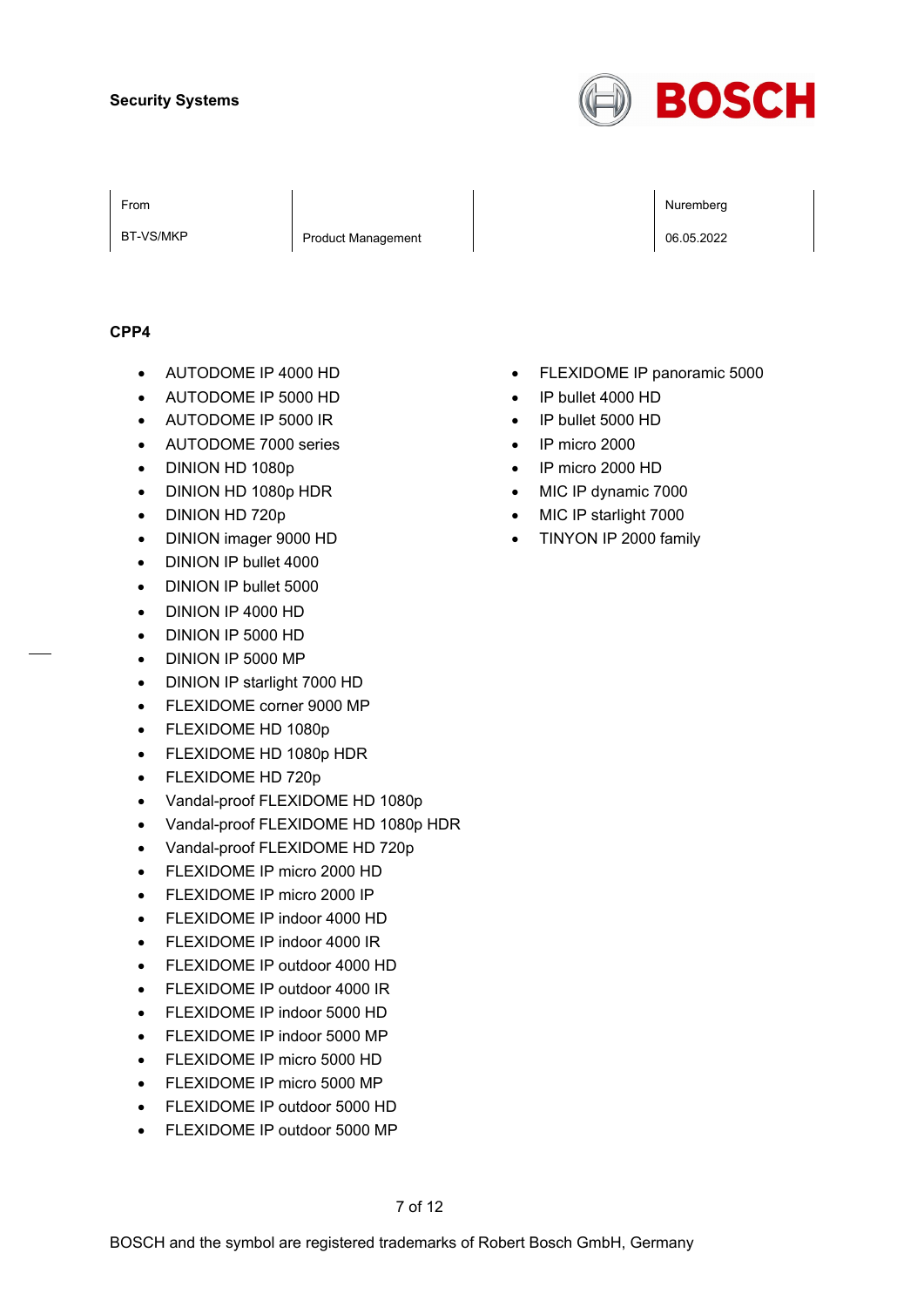

BT-VS/ETP-MKP1 Product Management 206.05.2022

From the second contract of the second contract of the second contract of the second contract of the second contract of the second contract of the second contract of the second contract of the second contract of the second

# **4 New Features for CPP7.3**

- Bandwidth throttling has been added to allow the camera being installed on networks with limited throughput capacity. The available bandwidth can be configured as kbps values in the Ethernet section of the Network Access menu. The camera will then limit its data generation on the network to this maximum Ethernet transmission value to avoid bursts in the network traffic. The Ethernet input on the camera is not limited.
- The Network Access menu has been separated for IPv4 and IPv6 addresses. IPv4 and IPv6 can now separately be configured and activated.
- IP filter entries have been extended to allow up to 20 IP addresses or ranges.
- For certificate-based network authentication, and in case of an unsubstantiated time base, the camera may assume its time from the overlapping validity periods in the EAP-TLS certificates, if this feature is enabled via the camera's settings. With valid certificates, this will allow the camera to connect to the network even in case of an invalid system time due to e. g. a longer power loss.

# **5 Changes for CPP7.3**

- An issue is fixed where insufficient memory allocation caused sporadic unresponsiveness of a camera's web user interface.
- An issue is fixed where a wrong color was applied to alarm-triggered bounding boxes when using Camera Trainer.
- An issue is fixed where black video was randomly and/or temporarily shown on MIC IP ultra after firmware upgrade.
- An issue is fixed where metadata from optical and thermal sensors were misaligned for video fusion in MIC 9000i.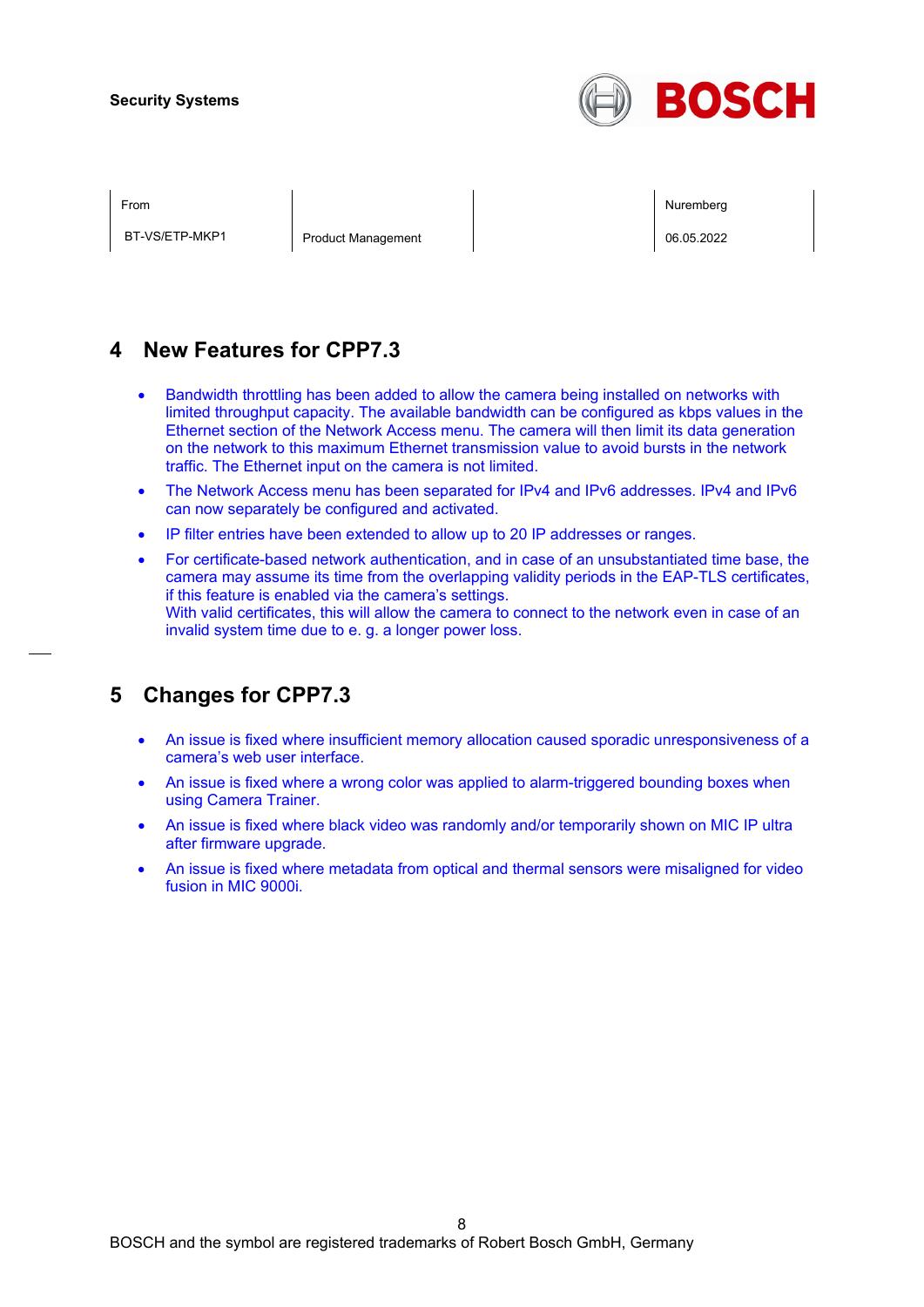

BT-VS/ETP-MKP1 Product Management 206.05.2022

From the second contract of the second contract of the second contract of the second contract of the second contract of the second contract of the second contract of the second contract of the second contract of the second

### **6 New Features for CPP6 and CPP7**

- Bandwidth throttling has been added to allow the camera being installed on networks with limited throughput capacity. The available bandwidth can be configured as kbps values in the Ethernet section of the Network Access menu. The camera will then limit its data generation on the network to this maximum Ethernet transmission value to avoid bursts in the network traffic. The Ethernet input on the camera is not limited.
- The Network Access menu has been separated for IPv4 and IPv6 addresses. IPv4 and IPv6 can now separately be configured and activated.
- IP filter entries have been extended to allow up to 20 IP addresses or ranges.
- For certificate-based network authentication, and in case of an unsubstantiated time base, the camera may assume its time from the overlapping validity periods in the EAP-TLS certificates, if this feature is enabled via the camera's settings. With valid certificates, this will allow the camera to connect to the network even in case of an invalid system time due to e. g. a longer power loss.

# **7 Changes for CPP6 and CPP7**

- An issue is fixed where insufficient memory allocation caused sporadic unresponsiveness of a camera's web user interface.
- An issue is fixed where a wrong color was applied to alarm-triggered bounding boxes when using Camera Trainer.

Please check the platform-specific release notes of FW 7.84.0023 for completeness and details.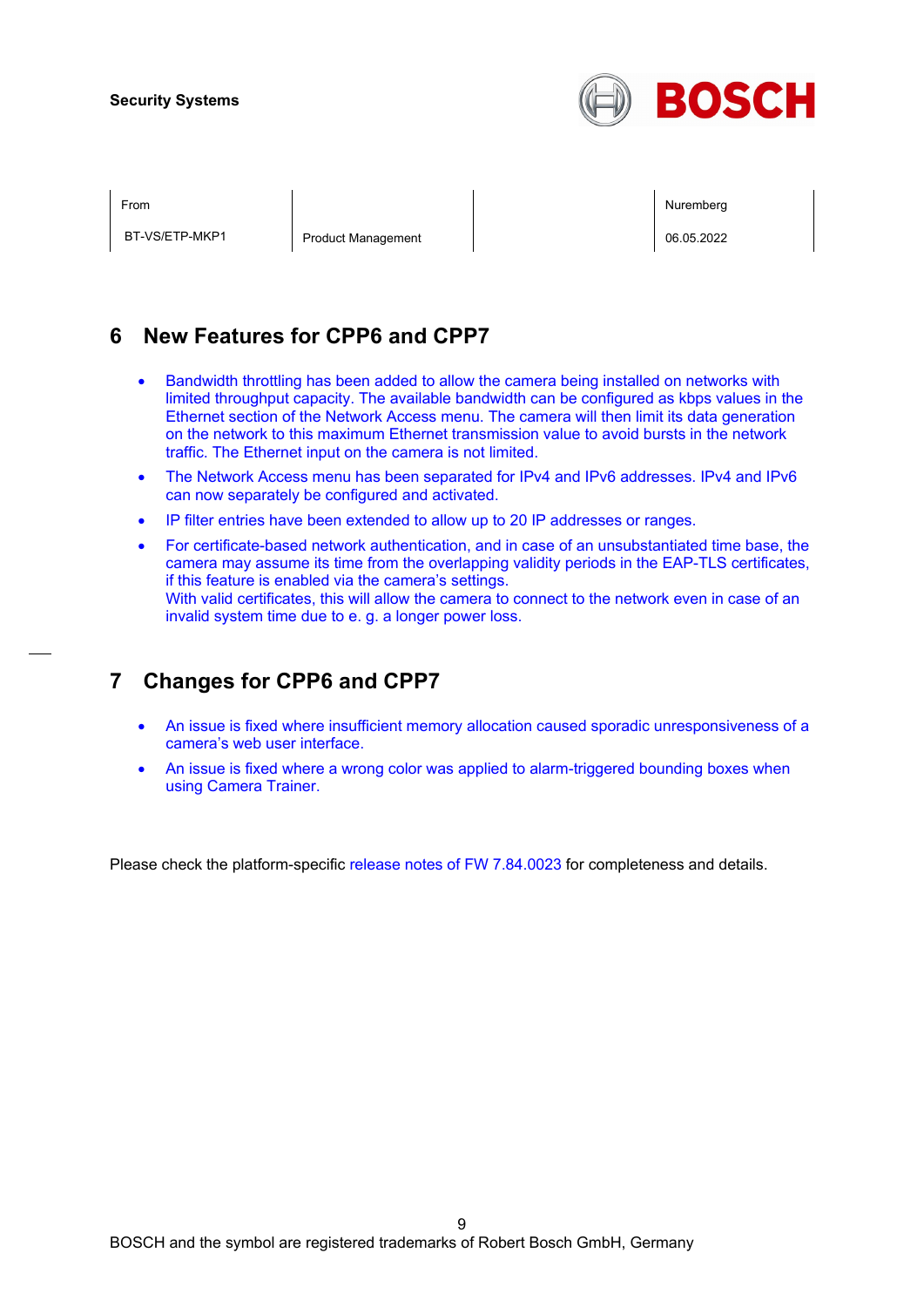

BT-VS/ETP-MKP1 Product Management 06.05.2022

From the second contract of the second contract of the second contract of the second contract of the second contract of the second contract of the second contract of the second contract of the second contract of the second

# **8 Changes for CPP4**

• An issue is fixed where MSS and MTU settings may have come out of sync. During a write to the MTU size, the MSS is now checked and, if fragmentation would occur, would implicitly be adjusted to a value of MTU-40, before the MTU is reduced.

Please check the platform-specific release notes of FW 7.10.0096 for completeness and details.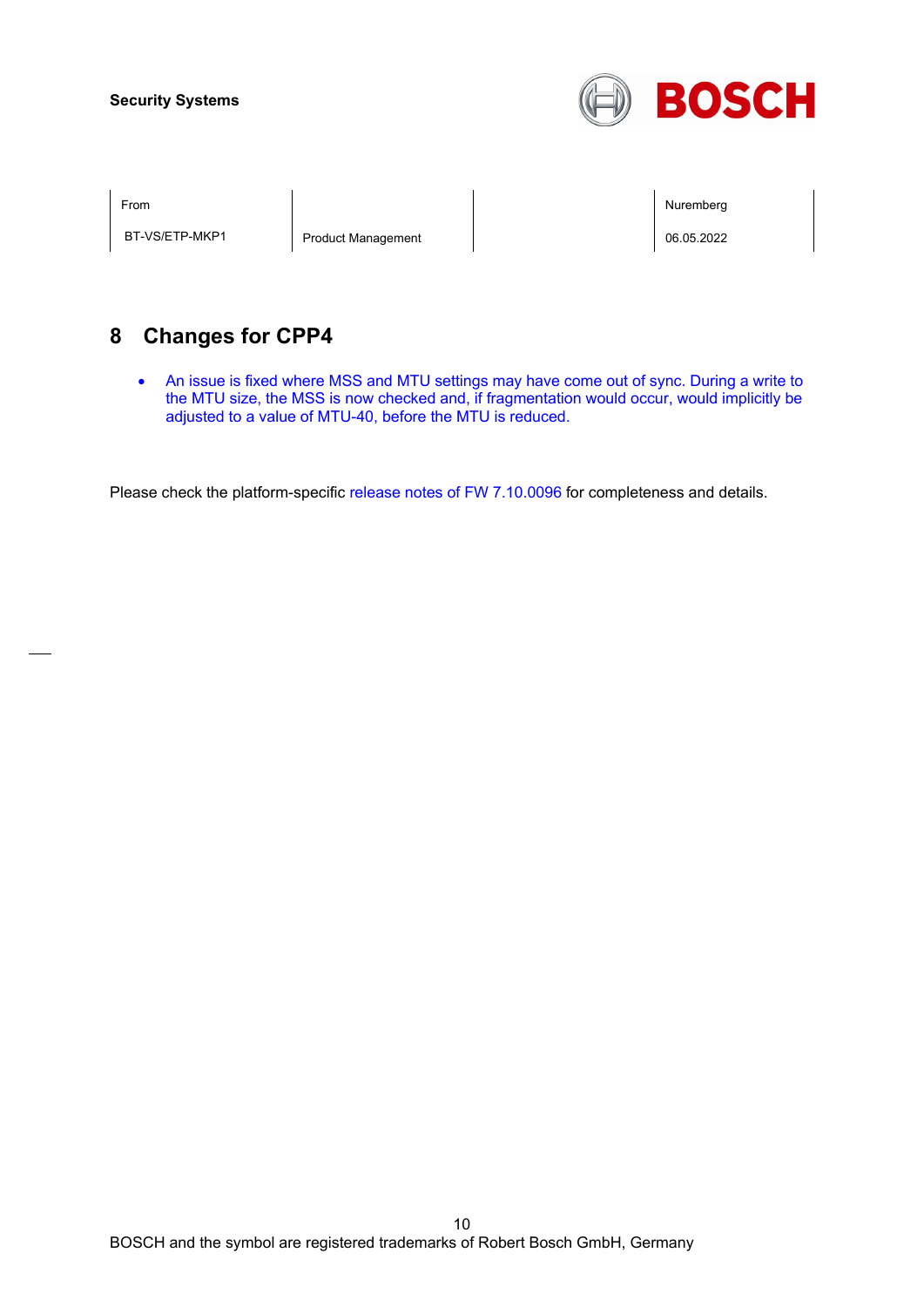

BT-VS/ETP-MKP1 Product Management 206.05.2022

From the second contract of the second contract of the second contract of the second contract of the second contract of the second contract of the second contract of the second contract of the second contract of the second

### **9 Restrictions; Known Issues**

- This combined firmware file is not applicable to devices running firmware older than FW 6.51 due to the two-factor authenticated release signature and firmware file encryption.
- Video authentication using SHA hashing mechanisms are not functional if no self-signed certificate has been created yet. Opening an HTTPS connection once is prerequisite.
- Cameras with security coprocessor version 3 with an externally applied certificate will fail HTTPS connections requesting SHA256. The restriction applies to all functions using the private key from the certificate, including
	- o EAP-TLS with client authentication
	- o TLS-Time with client authentication
	- o TLS-Syslog with client authentication

With self-signed certificate, HTTPS is fully functional.

- Creating 2048 bit keys for self-signed certificates may take more than 20 seconds, extending the initial boot cycle, which may occasionally cause a timeout on the very first HTTPS connection to a camera. The next connection attempt typically is successful.
- Software sealing does not cover all static parameters of image pre-processing and moving camera control.
- If software sealing is active and SNMP is disabled in Network -> Network Services, no SNMP trap will be sent out on seal break due to the disabled service. The seal break itself is logged.
- Creating 2048 bit keys for self-signed certificates may take more than 20 seconds, extending the initial boot cycle, which may occasionally cause a timeout on the very first HTTPS connection to a camera. The next connection attempt typically is successful.
- Software sealing does not cover all static parameters of image pre-processing and moving camera control.
- If software sealing is active and SNMP is disabled in Network -> Network Services, no SNMP trap will be sent out on seal break due to the disabled service. The seal break itself is logged.
- This combined firmware file is not applicable to devices running firmware higher than FW 6.50 due to the 2-factor release signature.
- AVIOTEC firmware is not included in this combined firmware file.

Please check the respective release letter of a camera or encoder for further device-specific restrictions.